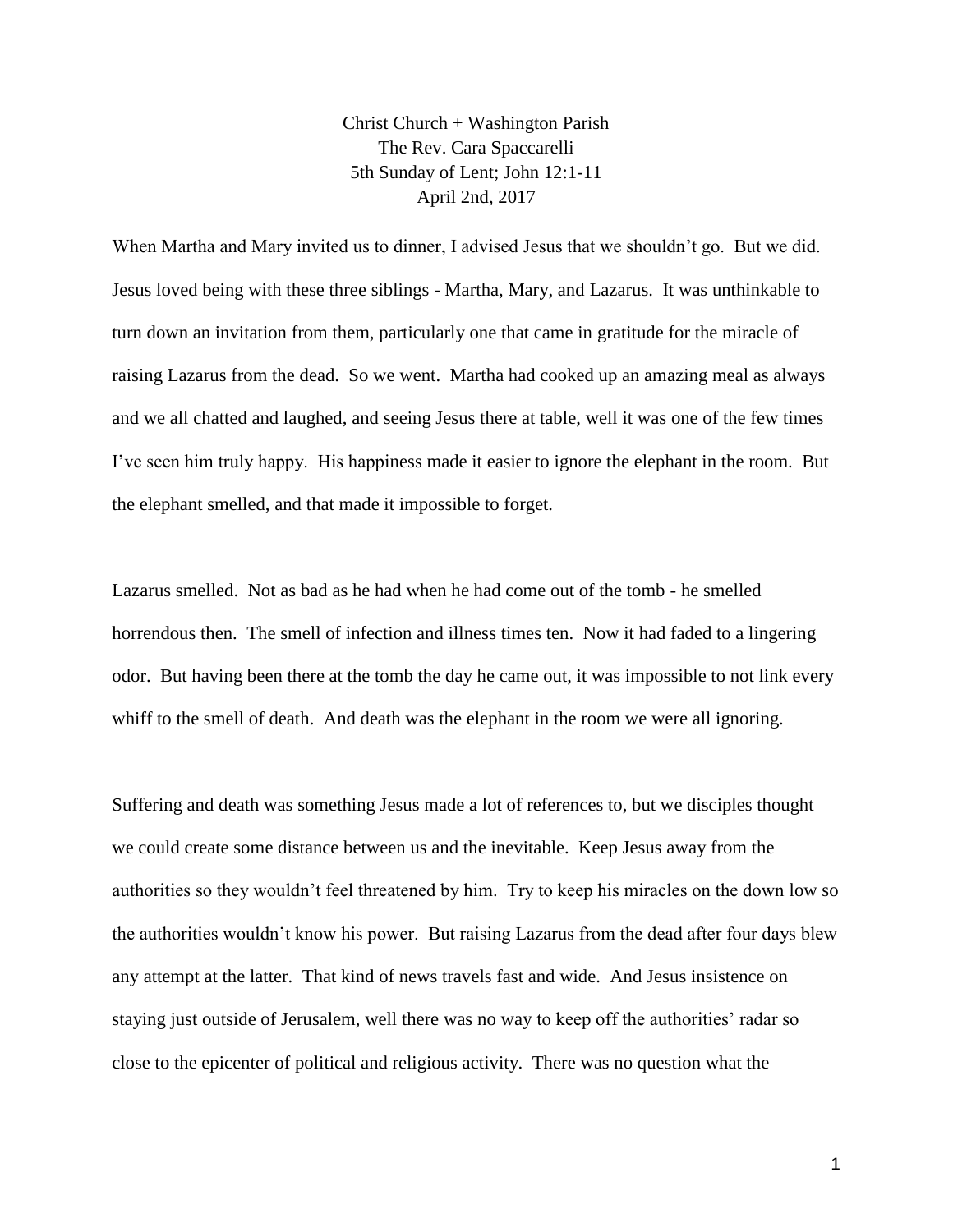authorities in Jerusalem would do if they decided Jesus had too much power and popularity. They'd kill him and probably all the people they found with him.

It's why I didn't want to come to dinner here - I wanted all of us to get as far from Jerusalem as possible. Bethany was way too close to danger. But here we were. And that smell coming from Lazarus in the room - it made it impossible to forget the death was closer than it had ever been.

The meal was over and the noise in the room had quieted down as people rested after the filling meal. No one would have probably noticed if the smell in the room hadn't suddenly changed.

With every inhale, it filled the body. I can't describe to you the smell - I wish I could - I remember it as the most wonderful smell in the world, like walking into a field of a thousand flowers, but I know that it was probably just the contrast to the smell of sores that had previously lingered in the room. It caused everyone's head to turn to Jesus.

There was Mary kneeling at his feet, an empty jar by her side, rubbing the feet of Jesus with a glistening ointment - the source of the beautiful smell. Complete silence as we all watched. Kings were anointed on the head, special guests were lavished with perfume on their upper body, and corpses, corpses were prepared for burial beginning with the anointing of feet. Mary, without words, named the elephant in the room. The silence in the room was as palpable as the smell. She dried his feet with her hair.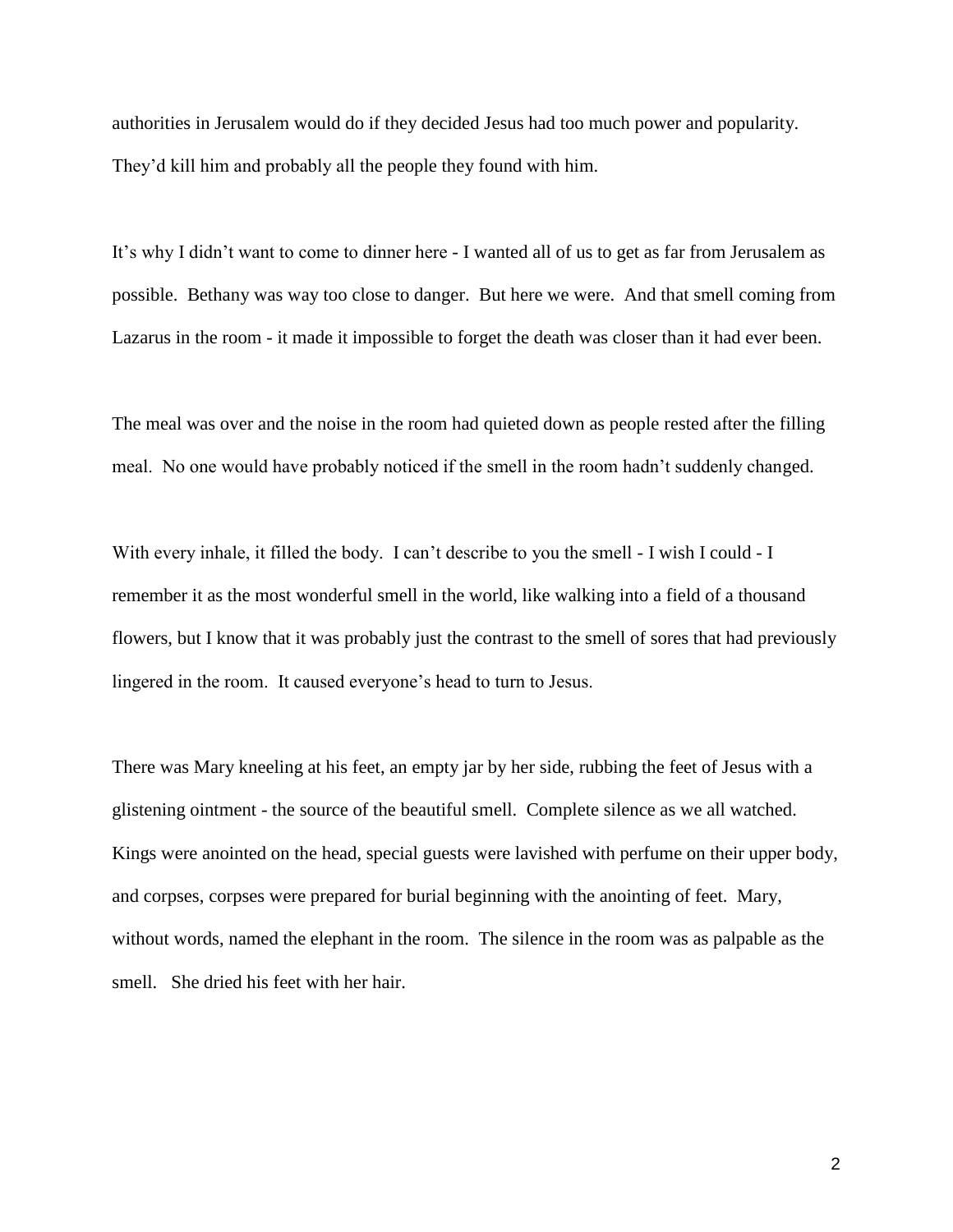Jesus was at peace and so was Mary; it shown on their faces. I was filled with yearning. The desire for that peace - that peace that shown on Jesus and now on Mary - that peace is why I had first followed Jesus. He promised peace. And yet the days and weeks and months of journeying from place to place, of wondering where the next meal would come from, what threat to dodge next, how to get some rest from the crowds, and now as death loomed so close, the elusiveness of that peace that I so desired - it was just another reminder that physical death would not be the only tragedy if the authorities got to Jesus, it would be the death of that possibility of peace. The only thing I wanted.

Judas was the first to break the silence, criticizing Mary for wasting such an expensive item that could have been used to care for the poor. True it was worth probably a year's wages, but that's not what his outburst was about. All the disciples knew it. Jesus, by refusing to avoid the authorities and Jerusalem, was going to waste his life. His life would be better spent teaching, healing, giving hope to the poor, far from the danger of Jerusalem. He didn't have to do this. Certainly not now. He could wait until he had more support, could make more of a stand. If he insisted on a face-off now, he would be dead and his life and ministry would not even become a footnote. His power and his prophetic voice would all be wasted.

Jesus answered Judas, but it was Mary's face I watched. She didn't register either Judas or Jesus' remarks. Nothing shook her out of that peace.